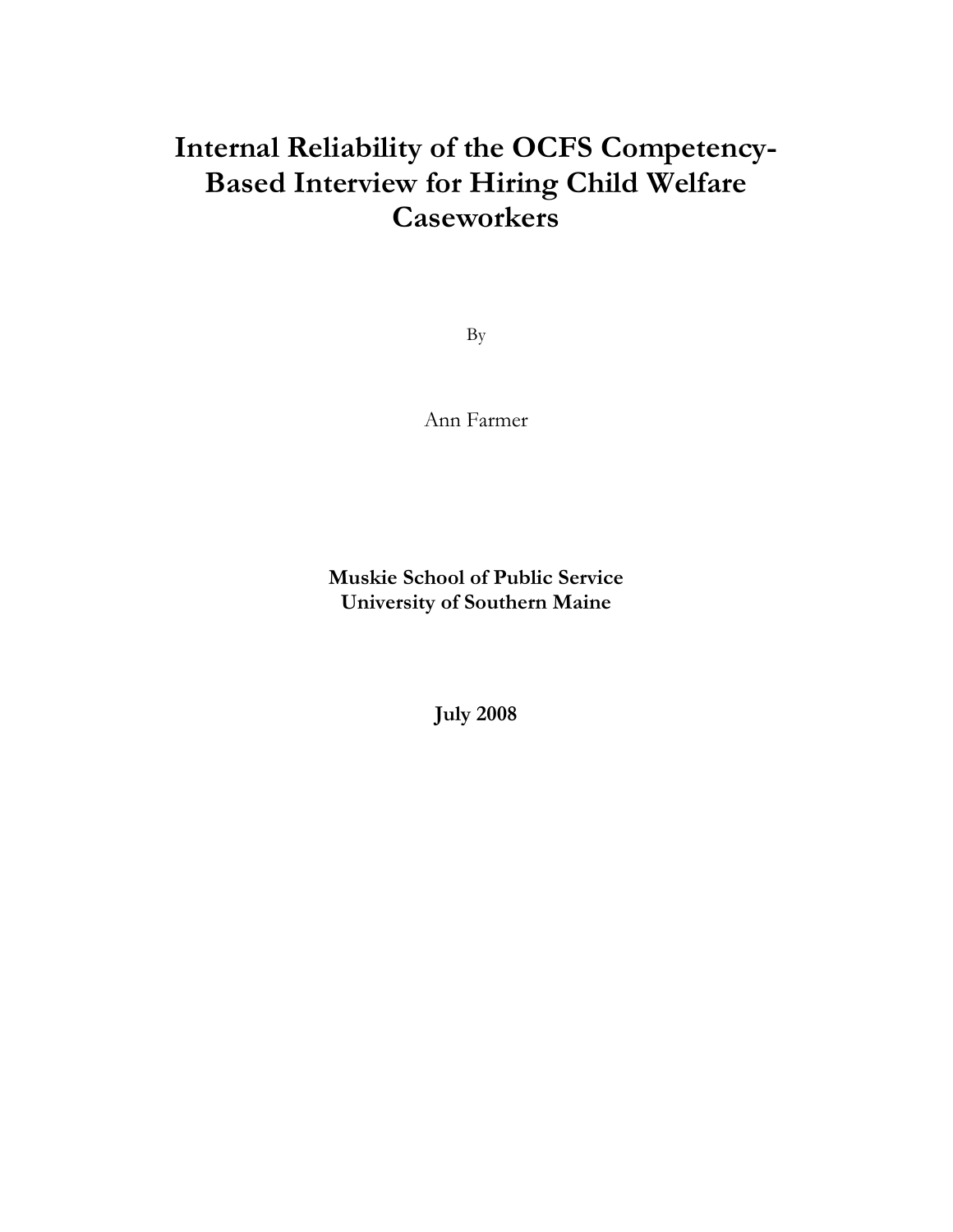Prior to 1995 there was not a standardized hiring practice across the state for hiring child welfare caseworkers in Maine. The lack of a standardized process, as well as the lack of standardized screening criteria, created frustration whenever a vacancy occurred. In 1995 the Bureau of Human Resources agreed to collaborate with the Department of Human Services in creating a new approach for screening applicants. Staff at the Child Welfare Training Institute became involved with the redesign of the screening process and advocated that the new process be standardized, based on job analysis, use multiple job-related assessments, and focus on specific competencies (Bernotavicz & Wischmann, 2000).

A child welfare caseworker competency model that identified thirty-four competencies had already been developed in Maine, and DHHS supervisors and CWTI staff together selected nine of these competencies to use in the redesign of the screening process (Bernotavicz & Wischmann, 2000). The group then designed a structured Panel Interview that included three activities: Standard Interview, Fact Finding Interview, and Case Analysis. The Panel Interview was implemented in 1995 statewide. In 2002 staff at CWTI and DHHS engaged in a comprehensive review and revision of the Pane Interview materials including updating the core competencies, the questions and the cases. See Appendix A for the Panel Interview Score Sheet, which reflects the current competencies.

The Panel Interview begins with a candidate reviewing fictitious case materials. A team of two or three supervisors then interviews the candidate. During this interview, 45 minutes are spent asking the candidate questions about their past experience in order to screen for competencies. The remainder of the interview, 15 minutes, provides the candidate an opportunity to ask questions pertaining to the fictitious case materials. The candidate then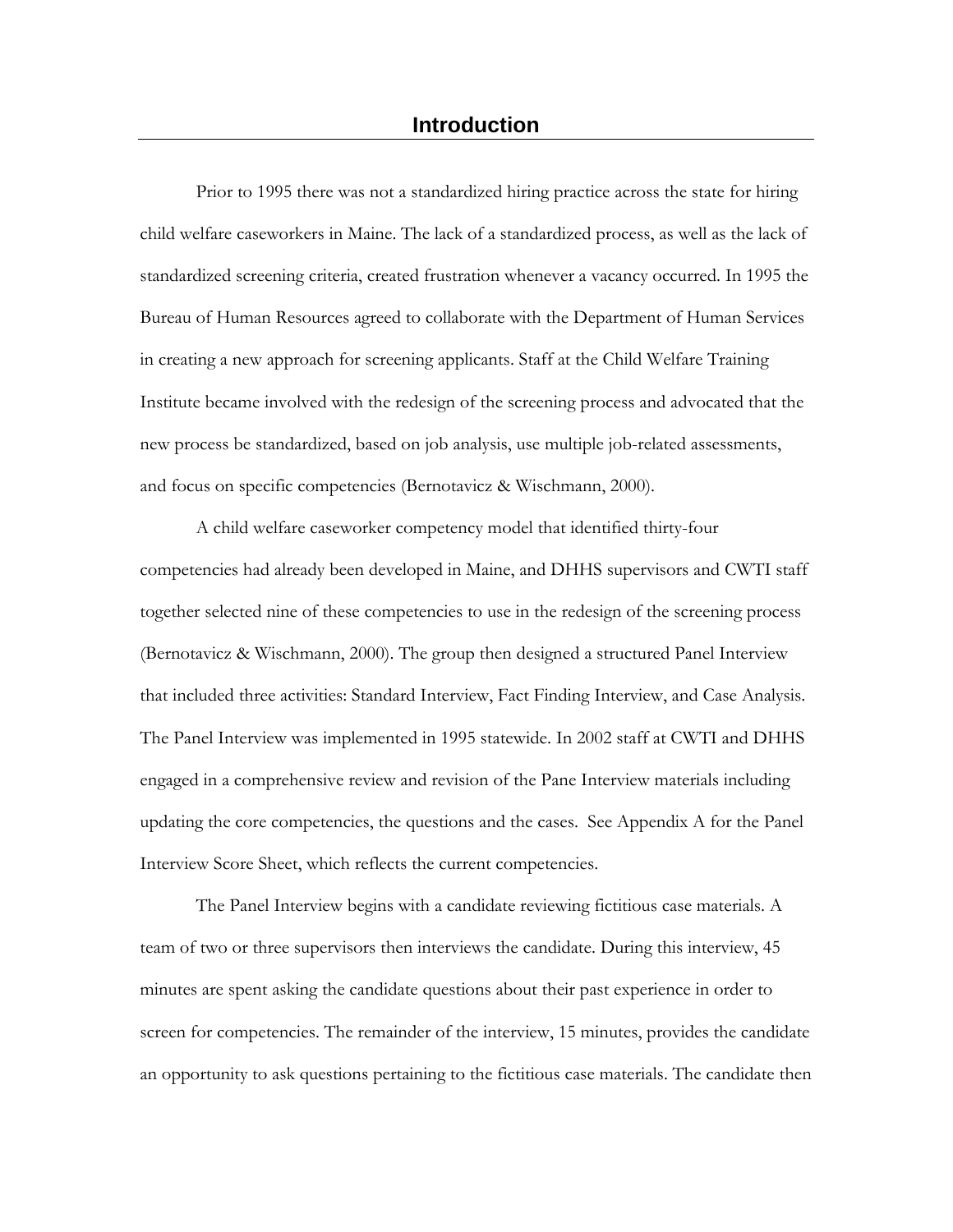spends 30 minutes completing a written exercise, which consists of writing a case summary regarding the fictitious case. Each supervisor on the team uses a score sheet to rate the candidate in each of the competency areas, 1 being the lowest rating and 5 being the highest rating. Each candidate is given a composite score, based on the standard interview, factfinding interview, and the written exercise. The Panel engages in a consensus discussion to resolve wide discrepancies in scores. The composite scores of the three supervisors are averaged so that the candidate has one score. The highest possible score is 150; the lowest score to be considered for a position is 80.

When using a standardized screening process, it is important to determine the reliability of the process. In the Panel Interview screening, it is crucial that supervisors in each District are viewing the competencies in the same way, and are scoring candidates in the same way. A candidate is scored by supervisors during the Panel Interview, and the scoring between each rater should be consistent. In 1995 a study was done to assess the reliability of the process, and it was found that there was a high degree of reliability among the supervisors' ratings. There was little variation among the competencies, indicating a high correlation among the scoring of the competencies.

The purpose of this study is to examine the reliability of the revised process. The updates were completed in the Fall of 2004 and in the Winter of 2006. This report uses a total of 325 panel interviews conducted in eight Districts between March 2006 and June 2008. This report is concerned with quantitative analysis of data provided by Panel Interview score sheets. Candidate scores are described and evaluated by, candidate, and by competencies.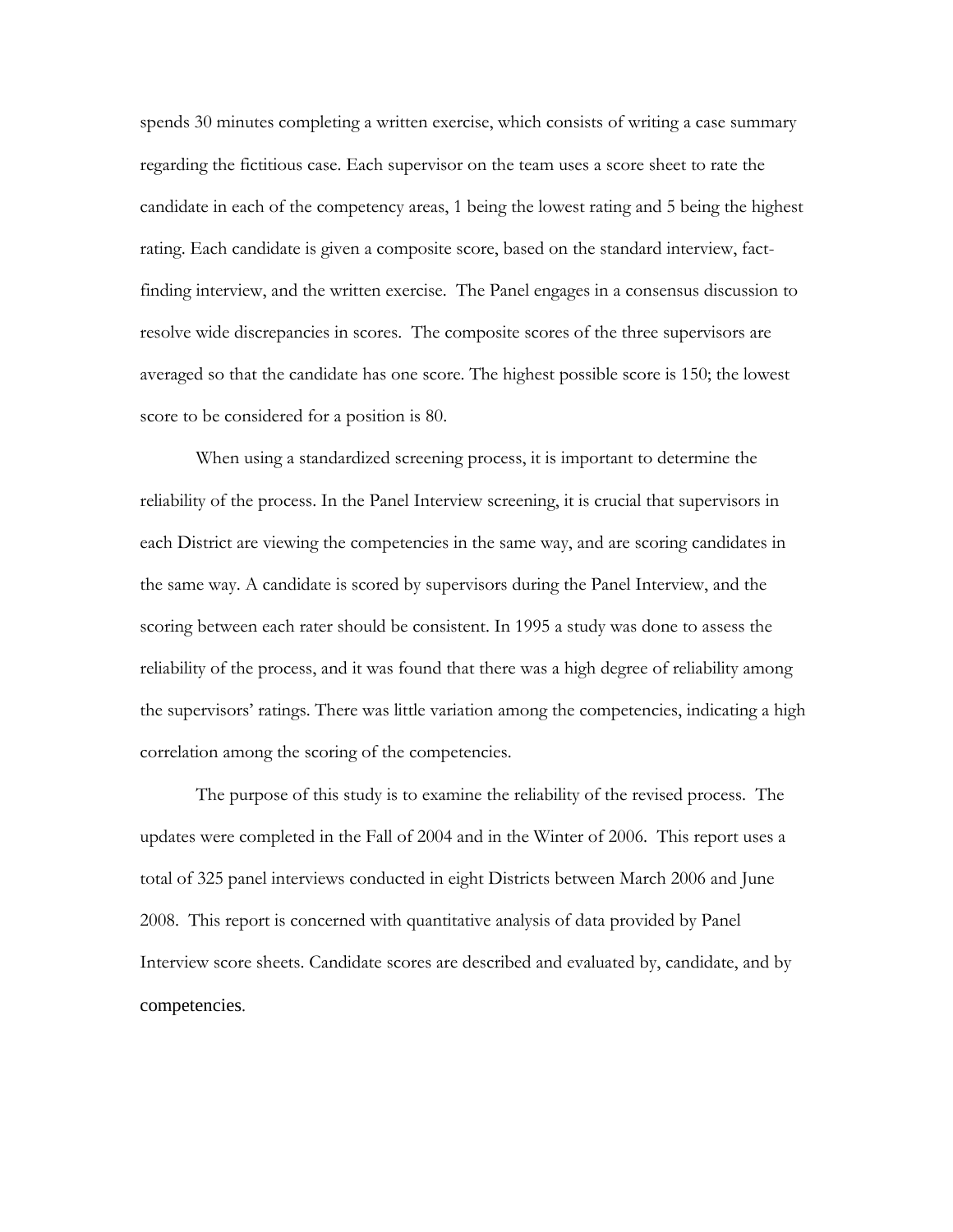### **Findings**

 The mean scores of all candidates were analyzed in order to look at the overall scoring of candidates. Figure 1 describes the mean scores of all candidates.



**Figure 1: Candidate Mean Scores** 

Discussion: The mean candidate scores are normally distributed. The mean candidate score for all 325 candidates is 100.9, with a standard deviation of 21.7. The minimum score of all districts is 35, the maximum score 150. Of the 325 candidates who were interviewed, 44 of these candidates were hired. The mean score for hired candidates is 117.1, with a standard deviation of 15.2 The lowest score for hired candidates is 82.0.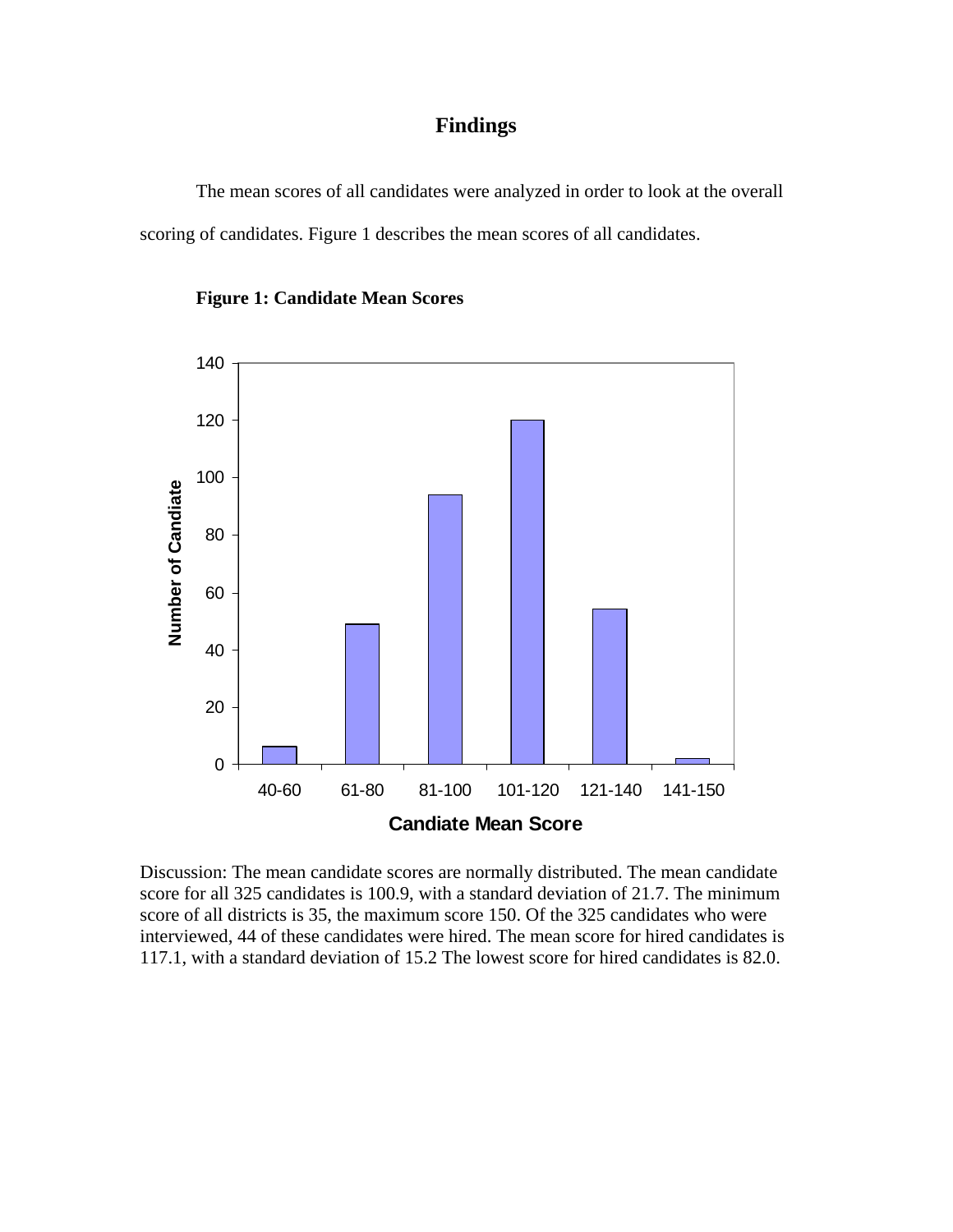## Comparison of Scores of Field Instruction Unit (FIU) Graduates

 The Field Instruction Unit is a collaborative program between the DHHS and the University of Maine. Each year, approximately 14 University of Maine Social Work students participate in internships at DHHS. These students are paid a stipend, which requires each student to commit to eighteen months of employment at DHHS following their graduation. District 6 (Bangor) and District 2 (Portland) each have FIU units. As these students near graduation, they are required to participate in Panel Interviews to assess their suitability for the job. The mean scores of all FIU candidates will not be analyzed for reliability since only one student applied from March 2006- June 2008 and was not hired.

#### **Comparison of Scores of Candidates by District**

Comparisons of Scores of Candidates by District were not analyzed since district boundaries and numbers were changed in 2007.

#### **Comparison of Scores of Candidates by Gender**

Comparisons of Score of Candidates by Gender were not analyzed due to the low number of male candidates and that gender was not self identified.

#### **Correlations between Competencies**

Candidates are assessed according to ten competencies:

| <b>Interpersonal Relations</b> |  |
|--------------------------------|--|
|                                |  |

- S- Self-Awareness/Confidence C- Communication Skills
- AN- Analytic Thinking MO- Motivation
- - O- Observational Skills T- Teamwork
- MI- Sense of Mission
	-
- 
- AD- Adaptability P- Planning & Organizing
	-

#### **Table 1**

|              |       | S           | AN                                      | AD. | $\Omega$ | MI          | C                 | MO                      | $\mathbf P$ |  |
|--------------|-------|-------------|-----------------------------------------|-----|----------|-------------|-------------------|-------------------------|-------------|--|
| $\mathbf I$  |       |             |                                         |     |          |             |                   |                         |             |  |
| S            | 0.817 |             |                                         |     |          |             |                   |                         |             |  |
| AN           |       | 0.749 0.770 |                                         |     |          |             |                   |                         |             |  |
| AD           |       |             | 0.772 0.795 0.842                       |     |          |             |                   |                         |             |  |
| $\mathbf{O}$ |       |             | 0.631 0.636 0.850 0.744                 |     |          |             |                   |                         |             |  |
| MI           |       |             | 0.680 0.706 0.741 0.709 0.660           |     |          |             |                   |                         |             |  |
| $\mathbf C$  |       |             | $0.699$ $0.694$ $0.713$ $0.705$ $0.635$ |     |          | 0.623       |                   |                         |             |  |
| <b>MO</b>    |       |             | 0.758 0.797 0.776 0.789 0.679           |     |          | 0.753 0.682 |                   |                         |             |  |
| P            |       |             | 0.687 0.706 0.828 0.756 0.826           |     |          |             | 0.684 0.686 0.741 |                         |             |  |
| T            |       |             | 0.722 0.740 0.754 0.756 0.668           |     |          |             |                   | 0.730 0.659 0.758 0.727 |             |  |